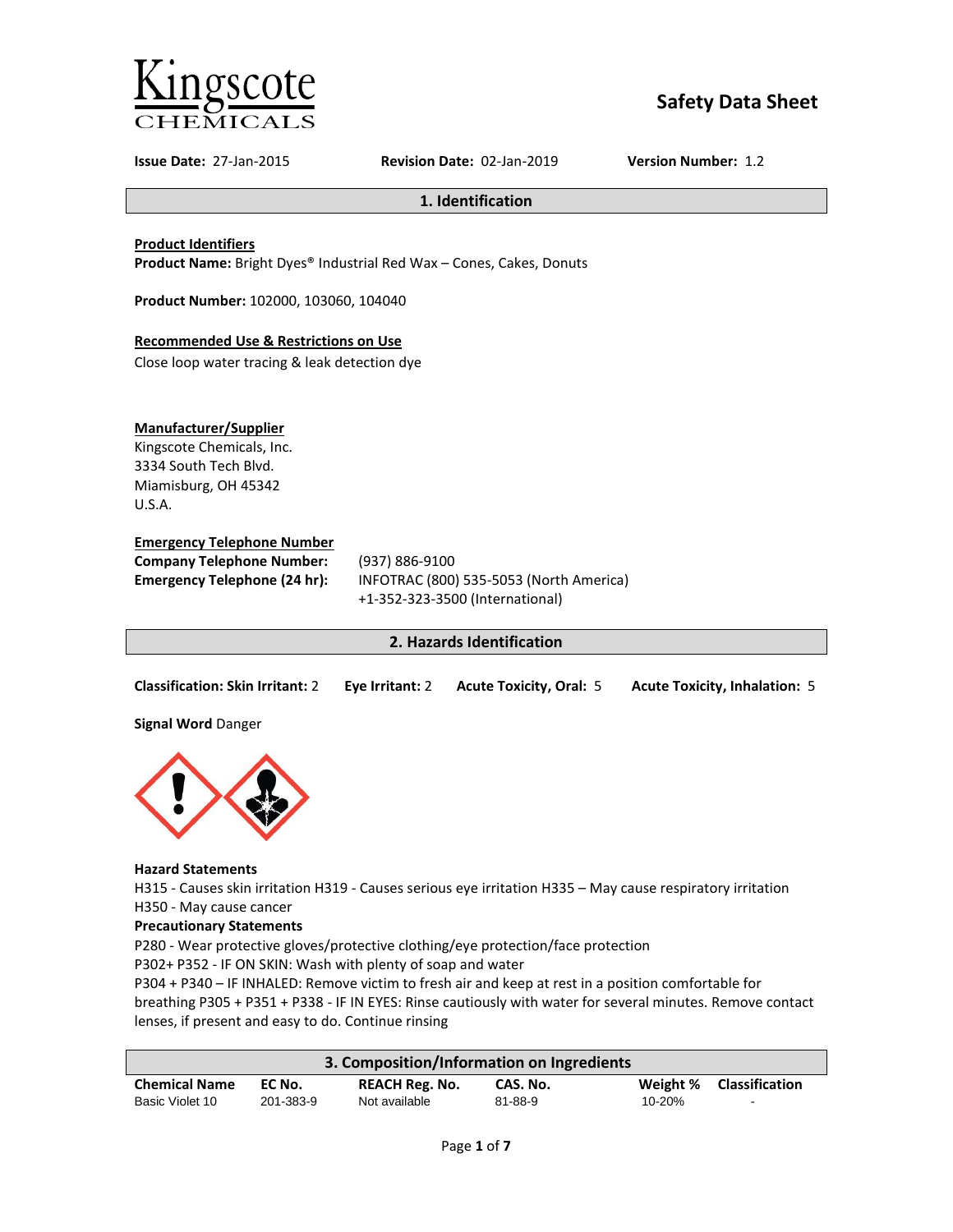# **4. First-Aid Measures**

#### **First-Aid Measures**

| <b>Eye Contact</b>                         | Rinse immediately with plenty of water, also under the eyelids, for at<br>least 15 minutes. If eye irritation persists: Get medical advice/attention.                                                 |
|--------------------------------------------|-------------------------------------------------------------------------------------------------------------------------------------------------------------------------------------------------------|
| <b>Skin Contact</b>                        | Wash thoroughly with plenty of soap and water. If skin irritation occurs:<br>Get medical advice/attention.                                                                                            |
| <b>Inhalation</b>                          | Remove to fresh air. If breathing is difficult, administer oxygen; seek<br>medical attention immediately.                                                                                             |
| Ingestion                                  | Rinse mouth. DO NOT induce vomiting. Drink plenty of water. Never give<br>anything by mouth to an unconscious person. Get medical attention if<br>large quantities were ingested or if nausea occurs. |
| <b>Most Important Symptoms and Effects</b> |                                                                                                                                                                                                       |
| <b>Symptoms</b>                            | Will cause staining of the skin on contact. May cause eye irritation.                                                                                                                                 |

Inhalation of dust may cause respiratory irritation. Ingestion may cause urine to be a red color until the dye has been washed through the system.

# **Indication of Any Immediate Medical Attention and Special Treatment Needed**

**Notes to Physician** Treat symptomatically.

# **5. Fire-Fighting Measures**

#### **Suitable Extinguishing Media**

Water spray (fog). Carbon dioxide (CO2). Dry chemical. Regular foam.

#### **Unsuitable Extinguishing Media**

Not determined

#### **Specific Hazards Arising from the Chemical**

Remote possibility of dust explosion. Burning may produce oxides of carbon and nitrogen (NOx).

#### **Protective Equipment and Precautions for Firefighters**

Wear self-contained breathing apparatus pressure-demand, MSHA/NIOSH (approved or equivalent) and full protective gear.

# **6. Accidental Release Measures**

#### **Personal Precautions, Protective Equipment and Emergency Procedures**

| <b>Personal Precautions</b>      | Use personal protective equipment as recommended in Section 8.                                                    |
|----------------------------------|-------------------------------------------------------------------------------------------------------------------|
| <b>Environmental Precautions</b> | Prevent from entering into soil, ditches, sewers, waterways and/or<br>groundwater. See Section 12 and Section 13. |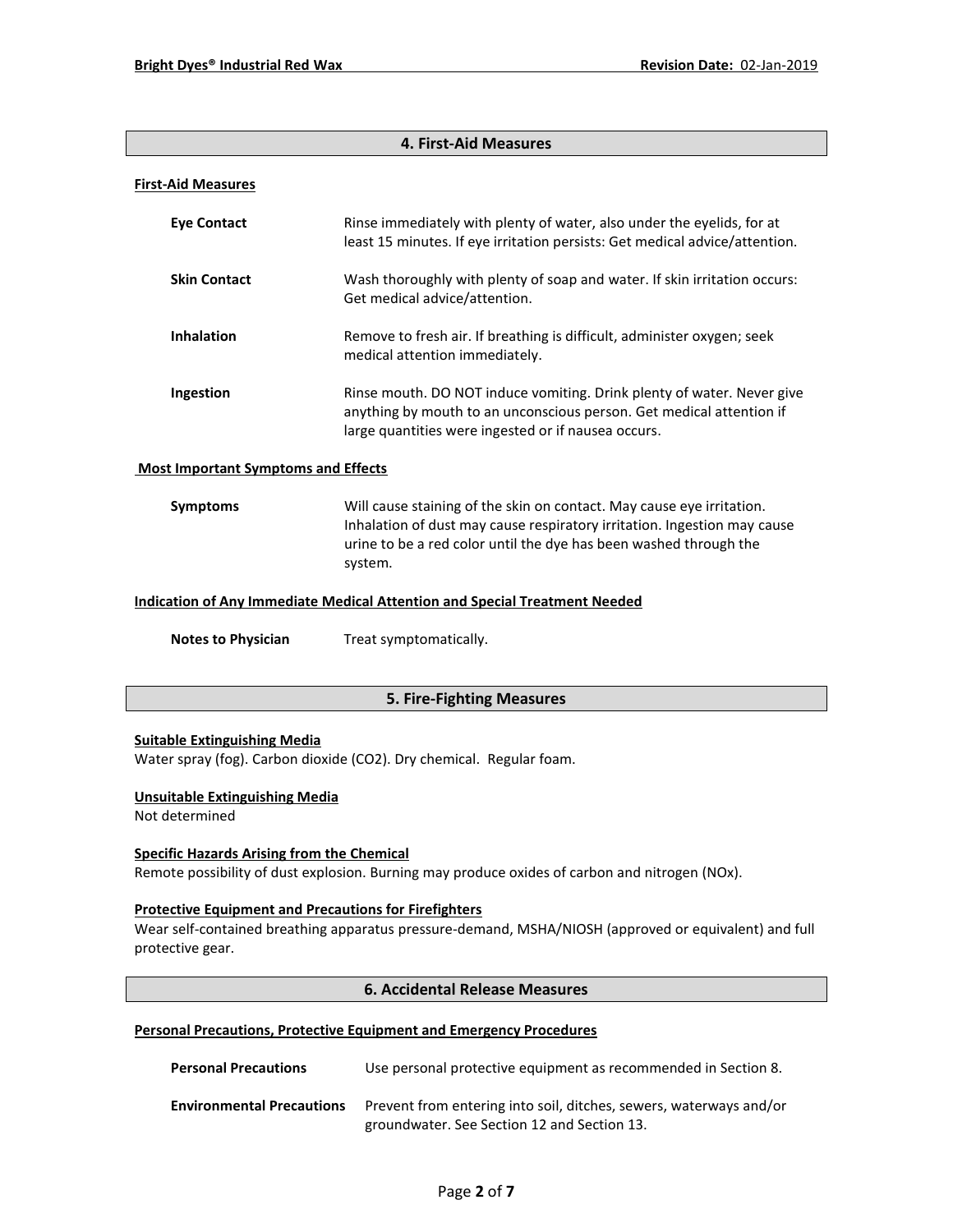| <b>Methods and Material for Containment and Cleaning Up</b>                                                          |                                                                                                                                                                                                                                                                                                                                          |                                                                        |              |             |  |
|----------------------------------------------------------------------------------------------------------------------|------------------------------------------------------------------------------------------------------------------------------------------------------------------------------------------------------------------------------------------------------------------------------------------------------------------------------------------|------------------------------------------------------------------------|--------------|-------------|--|
| <b>Methods for Containment</b>                                                                                       | Prevent further leakage or spillage if safe to do so.                                                                                                                                                                                                                                                                                    |                                                                        |              |             |  |
| <b>Methods for Cleaning Up</b>                                                                                       | with water.                                                                                                                                                                                                                                                                                                                              | Sweep up and collect into suitable containers for disposal. Flush area |              |             |  |
|                                                                                                                      | 7. Handling and Storage                                                                                                                                                                                                                                                                                                                  |                                                                        |              |             |  |
| <b>Precautions for Safe Handling</b>                                                                                 |                                                                                                                                                                                                                                                                                                                                          |                                                                        |              |             |  |
| <b>Advice on Safe Handling</b>                                                                                       | Handle in accordance with good industrial hygiene and safety<br>practices. Use personal protection recommended in Section 8. Avoid<br>contact with skin, eyes, or clothing. Avoid breathing dusts.<br>Contaminated clothing should be thoroughly washed before using.<br><b>Conditions for Safe Storage, Including Incompatibilities</b> |                                                                        |              |             |  |
| <b>Storage Conditions</b>                                                                                            | Keep container tightly closed and store in a cool, dry, and well-<br>ventilated area. Store away from heat, sparks, open flame or any<br>other ignition source.                                                                                                                                                                          |                                                                        |              |             |  |
| <b>Incompatible Materials</b>                                                                                        | Strong Oxidizing Agents.                                                                                                                                                                                                                                                                                                                 |                                                                        |              |             |  |
|                                                                                                                      | 8. Exposure Controls / Personal Protection                                                                                                                                                                                                                                                                                               |                                                                        |              |             |  |
| <b>Exposure Guidelines</b><br><b>Chemical Name</b><br><b>ACGIH TLV</b><br><b>Basic Violet 10</b><br>CAS No. 81-88-9  | <b>OSHA</b>                                                                                                                                                                                                                                                                                                                              | <b>PEL</b>                                                             | <b>NIOSH</b> | <b>IDLH</b> |  |
| <b>Engineering Controls</b><br>Ensure adequate ventilation, especially in confined areas. Eyewash stations. Showers. |                                                                                                                                                                                                                                                                                                                                          |                                                                        |              |             |  |
| Individual Protection Measures, Such as Personal Protective Equipment:                                               |                                                                                                                                                                                                                                                                                                                                          |                                                                        |              |             |  |
| <b>Eye/Face Protection</b>                                                                                           | Avoid contact with eyes.                                                                                                                                                                                                                                                                                                                 |                                                                        |              |             |  |
| <b>Skin &amp; Body Protection</b>                                                                                    | Rubber gloves. Suitable protective clothing.                                                                                                                                                                                                                                                                                             |                                                                        |              |             |  |
| <b>Respiratory Protection</b>                                                                                        | Use NIOSH-approved dust mask if dusty conditions exist.                                                                                                                                                                                                                                                                                  |                                                                        |              |             |  |
| <b>Hygiene Measures</b>                                                                                              | Handle in accordance with good industrial hygiene and safety practices.                                                                                                                                                                                                                                                                  |                                                                        |              |             |  |
| 9. Physical and Chemical Properties                                                                                  |                                                                                                                                                                                                                                                                                                                                          |                                                                        |              |             |  |
|                                                                                                                      |                                                                                                                                                                                                                                                                                                                                          |                                                                        |              |             |  |

# **Information on Basic Physical and Chemical Properties**

| <b>Physical State</b><br>Appearance<br>Color | Solid<br>Dark Green Wax<br>Dark green | Odor<br><b>Odor Threshold</b> | None apparent<br>Not determined |
|----------------------------------------------|---------------------------------------|-------------------------------|---------------------------------|
| <b>Property</b>                              | <b>Values</b>                         |                               |                                 |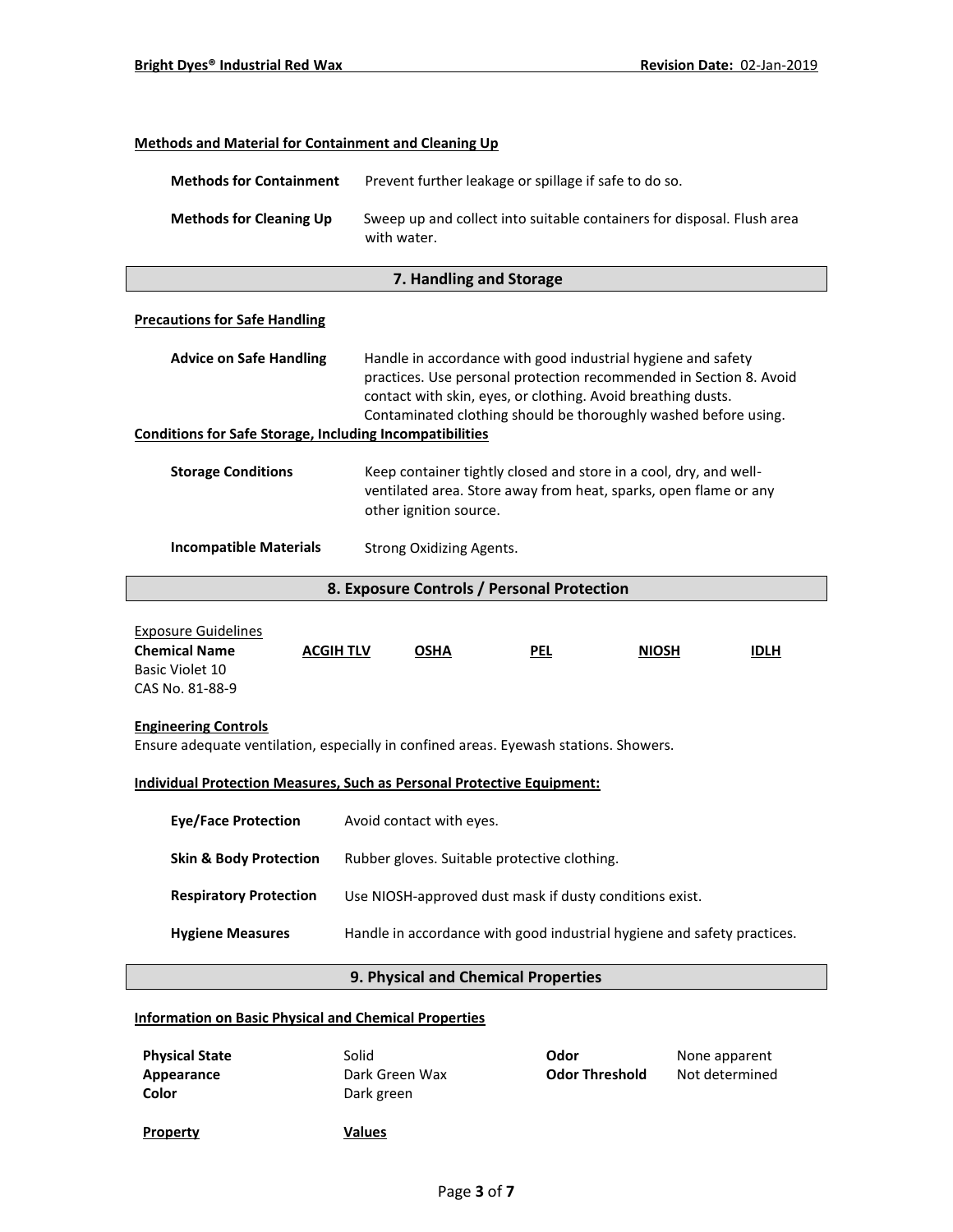| рH                               | Not applicable    |
|----------------------------------|-------------------|
| <b>Melting/Freezing Point</b>    | No Data Available |
| <b>Boiling Point/Range</b>       | Not applicable    |
| <b>Flash Point</b>               | Not applicable    |
| <b>Evaporation Rate</b>          | Not applicable    |
| Flammability (solid, gas)        | Non-flammable     |
| <b>Upper Flammability Limits</b> | Not applicable    |
| <b>Lower Flammability Limits</b> | Not applicable    |
| <b>Vapor Pressure</b>            | Not applicable    |
| <b>Vapor Density</b>             | Not applicable    |
| <b>Relative Density</b>          | Not applicable    |
| <b>Specific Gravity</b>          | Not applicable    |
| Solubility                       | Soluble in water  |
| <b>Partition Coefficient</b>     | Not determined    |
| <b>Auto-ignition Temperature</b> | Not determined    |
| <b>Decomposition</b>             | Not determined    |
| Temperature                      |                   |
| Viscosity                        | Not determined    |
|                                  |                   |

# **10. Stability and Reactivity**

#### **Reactivity**

Not reactive under normal conditions.

### **Chemical Stability**

Stable under recommended storage conditions.

#### **Possibility of Hazardous Reactions**

None under normal processing.

#### **Conditions to Avoid**

Keep out of reach of children.

#### **Incompatible Materials**

Strong Oxidizing Agents.

#### **Hazardous Decomposition Products**

Oxides of carbon and nitrogen (NOx).

#### **11: Toxicological Information**

#### **Information on Likely Routes of Exposure**

- **Inhalation Avoid inhalation of dust.**
- **Ingestion** Do not ingest.
- **Skin Contact** May cause an allergic skin reaction.
- **Eye Contact Avoid contact with eyes.**

# **Delayed, Immediate, and Chronic Effects from Short- and Long-Term Exposure** May cause an allergic skin reaction.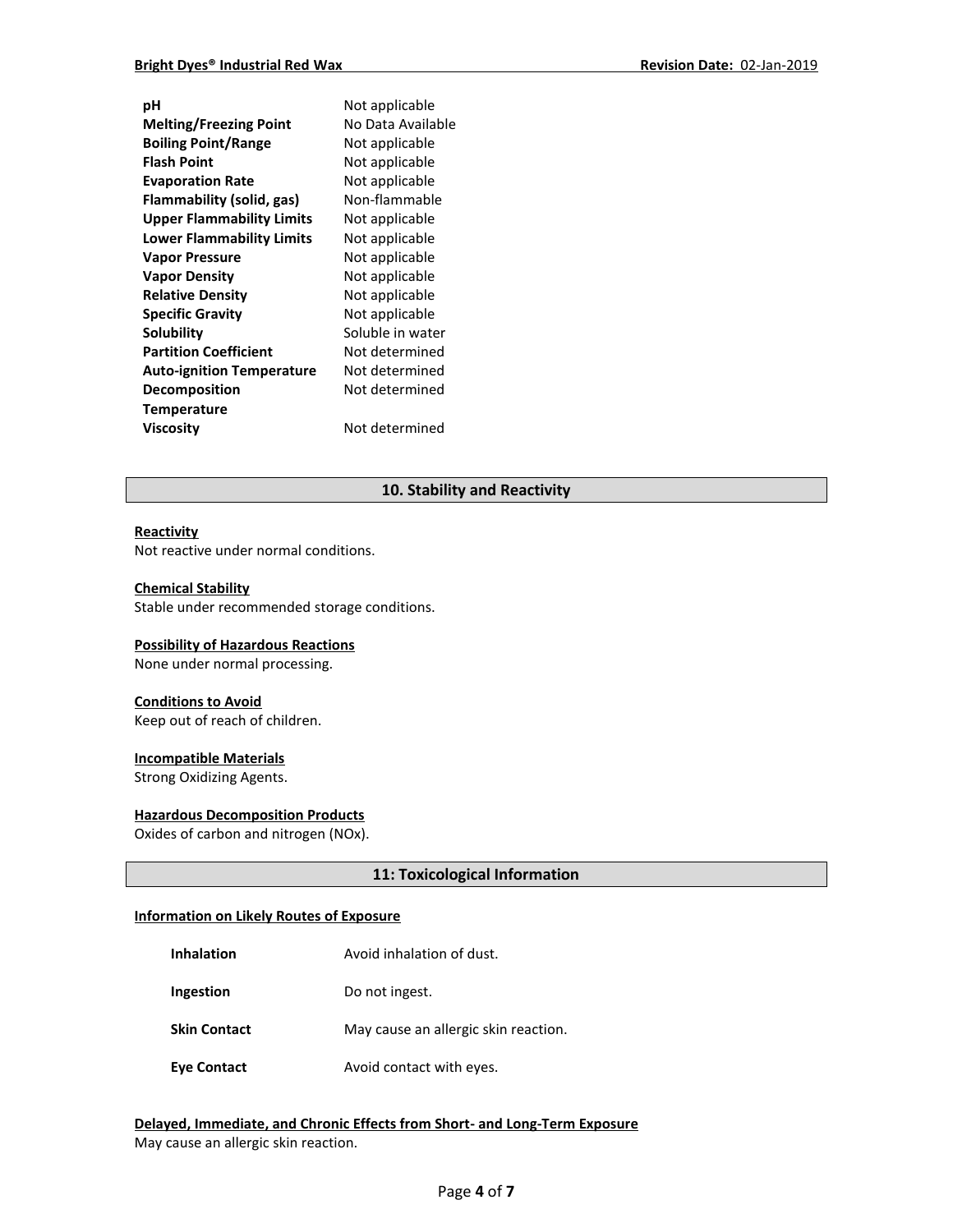# **Numerical Measures of Toxicity**

Not determined

#### **Symptoms Associated with Exposure**

See Section 4 of this SDS for symptoms.

#### **Carcinogenicity**

| NTP         | None       |
|-------------|------------|
| <b>IARC</b> | Group $3*$ |
| <b>OSHA</b> | None       |

\*Group 3 IARC components are *"not classifiable as human carcinogens"*

#### **12. Ecological Information**

#### **Ecotoxicity**

The environmental impact of this product has not been fully investigated. However, this does not exclude the possibility that large or frequent spills can have a harmful or damaging effect on the environment.

#### **Component Information**

Not available

# **Persistence/Degradability** Not determined

#### **Bioaccumulation**

Not determined

**Mobility** Not determined

#### **Other Adverse Effects**

Not determined

#### **13. Disposal Considerations**

#### **Waste Disposal Methods**

Dispose of in accordance with federal, state, and local regulations.

#### **Contaminated Packaging**

Do not re-use empty containers.Dispose of containers in accordance with federal, state, and local regulations.

#### **14. Transport Information**

# **Note**

See current shipping paper for most up-to-date shipping information, including exemptions and special circumstances.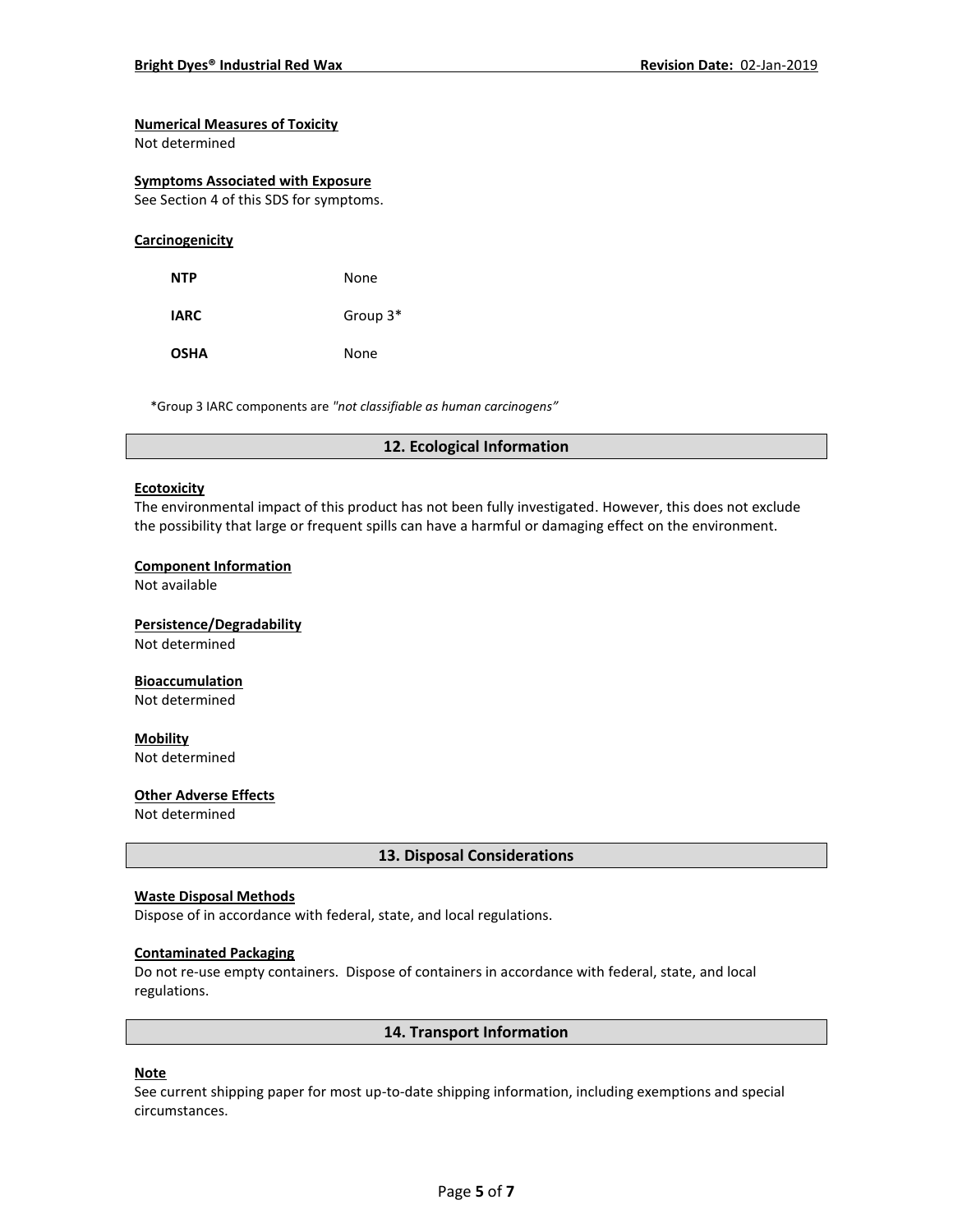| DOT  | Not regulated |
|------|---------------|
| IATA | Not regulated |
| OMDG | Not regulated |

# **15: Regulatory Information**

# **International Inventories**

| <b>TSCA</b>          | Complies |
|----------------------|----------|
| <b>EINECS/ELINCS</b> | Complies |
| <b>ENCS</b>          | Complies |
| <b>IECSC</b>         | Complies |
| <b>KECL</b>          | Complies |
| <b>PICCS</b>         | Complies |
| <b>AICS</b>          | Complies |
|                      |          |

# **U.S. Federal Regulations**

| <b>CERCLA</b>                    | This material, as supplied, does not contain any substances regulated as<br>hazardous substances under the Comprehensive Environmental<br>Response Compensation and Liability Act (CERCLA) (40 CFR 302) or the<br>Superfund Amendments and Reauthorization Act (SARA) (40 CFR 355).                                          |         |        |                                                              |  |
|----------------------------------|------------------------------------------------------------------------------------------------------------------------------------------------------------------------------------------------------------------------------------------------------------------------------------------------------------------------------|---------|--------|--------------------------------------------------------------|--|
| <b>SARA 313</b>                  | Section 313 of Title III of the Superfund Amendments and<br>Reauthorization Act of 1986 (SARA). This product contains a chemicals<br>which are subject to the reporting requirements of the Act and Title 40 of<br>the Code of Federal Regulations, Part 372.<br>Chemical Name CAS No. Weight % SARA 313 - Threshold Value % |         |        |                                                              |  |
|                                  | Basic Violet 10<br>Sara 311/312 Hazard Categories<br><b>Acute Health - Yes</b><br>Chronic Health Hazard-Yes                                                                                                                                                                                                                  | 81-88-9 | 10-20% | 1%                                                           |  |
| <b>CWA (Clean Water Act)</b>     | Fire Hazard - No<br>Sudden Release of Pressure Hazard - No<br>Reactive Hazard - No<br>This product does not contain any substances regulated as pollutants<br>pursuant to the Clean Water Act (40 CFR 122.21 and 40 CFR 122.42).                                                                                             |         |        |                                                              |  |
| <b>U.S. State Regulations</b>    |                                                                                                                                                                                                                                                                                                                              |         |        |                                                              |  |
| <b>California Proposition 65</b> |                                                                                                                                                                                                                                                                                                                              |         |        | This product contains the following Proposition 65 chemicals |  |

# **Chemical Name CAS No. California Prop. 65** Basic Violet 10 81-88-9 Carcinogen **U.S. State Right-to-Know Chemical Name: Basic Violet 10 CAS No. 81-88-9** Massachusetts (X) New Jersey (X) Pennsylvania (X) Illinois Rhode Island